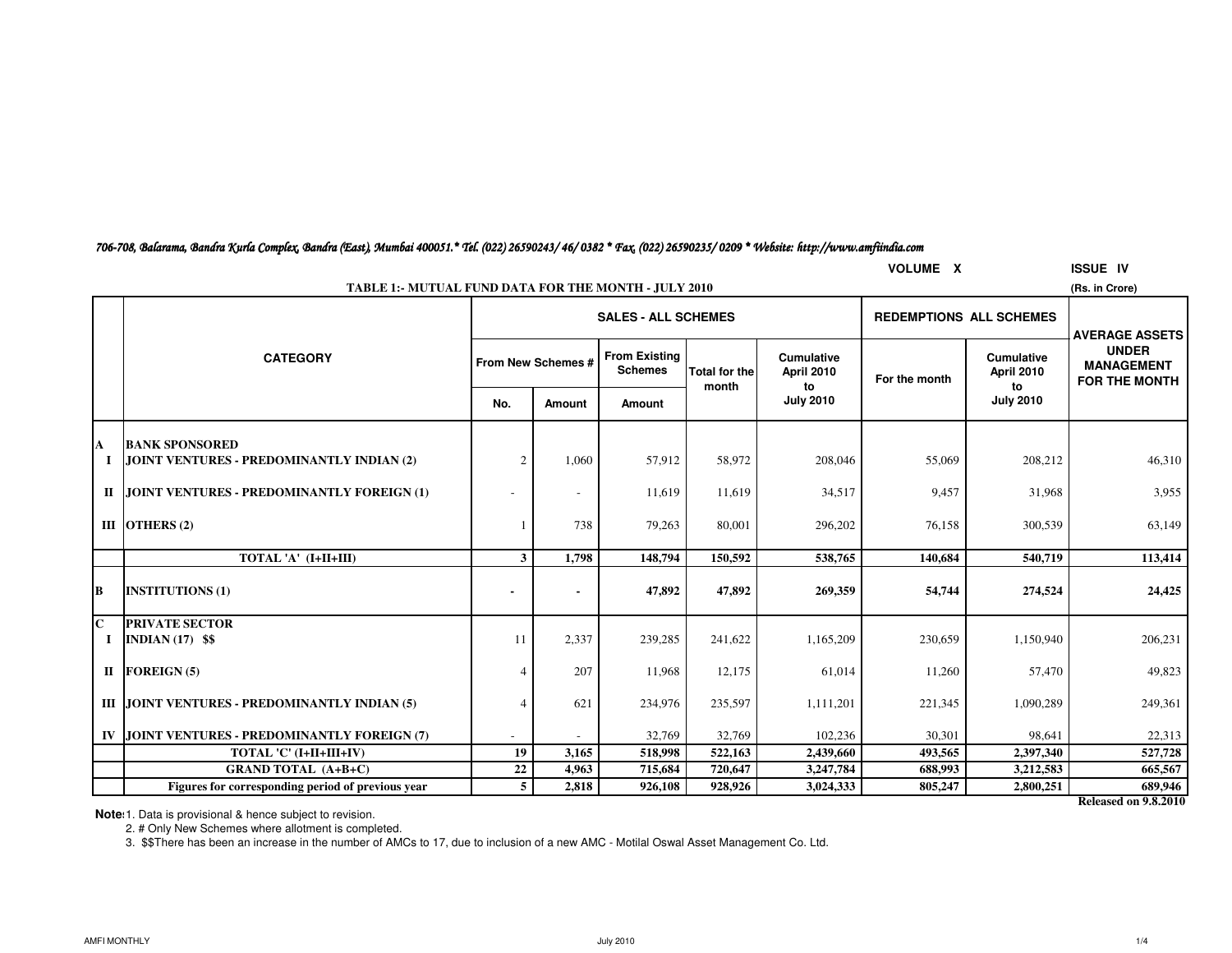### (Rs. in Crore)

### **TABLE 2:- SALES DURING THE MONTH OF JULY 2010 - TYPE AND CATEGORY WISE2.1 \*NEW SCHEMES LAUNCHED (ALLOTMENT COMPLETED)**

|                                | Open End             |        | <b>Close End</b>     |        | <b>Interval Fund</b>     |        | <b>TOTAL</b>         |        |
|--------------------------------|----------------------|--------|----------------------|--------|--------------------------|--------|----------------------|--------|
|                                | <b>No.of Schemes</b> | Amount | <b>No.of Schemes</b> | Amount | No.of Schemes            | Amount | <b>No.of Schemes</b> | Amount |
| <b>INCOME</b>                  |                      | 840    | 15                   | 2.444  | $\overline{\phantom{a}}$ |        | 18                   | 3.284  |
| <b>EQUITY</b>                  |                      | 705    |                      |        |                          |        |                      | 705    |
| <b>BALANCED</b>                |                      |        |                      |        |                          |        |                      |        |
| <b>LIQUID/MONEY MARKET</b>     |                      | 738    |                      |        |                          |        |                      | 738    |
| <b>IGILT</b>                   |                      |        |                      |        |                          |        |                      |        |
| <b>IELSS - EQUITY</b>          |                      |        |                      |        |                          |        |                      |        |
| <b>GOLD ETF</b>                |                      |        |                      |        |                          |        |                      |        |
| <b>OTHER ETFS</b>              |                      | 236    |                      |        |                          |        |                      | 236    |
| <b>FUND OF FUNDS INVESTING</b> |                      |        |                      |        |                          |        |                      |        |
| <b>OVERSEAS</b>                |                      |        |                      | -      | $\overline{\phantom{0}}$ | -      |                      |        |
| <b>TOTAL</b>                   |                      | 2,519  | 15                   | 2,444  |                          |        | 22                   | 4,963  |

#### **\*NEW SCHEMES LAUNCHED :**

| <b>OPEN END INCOME:</b>     | Axis Income Saver: Canara Robeco InDiGo (Income from Debt Instruments & Gold) Fund and Peerless Income Plus Fund.                                                                                                                                                                                                                                                                                                                                                         |
|-----------------------------|---------------------------------------------------------------------------------------------------------------------------------------------------------------------------------------------------------------------------------------------------------------------------------------------------------------------------------------------------------------------------------------------------------------------------------------------------------------------------|
| <b>OPEN END EQUITY:</b>     | Mirae Asset Emerging Bluechip Fund and SBI PSU Fund.                                                                                                                                                                                                                                                                                                                                                                                                                      |
| <b>OPEN END LIQUITD:</b>    | <b>IDBI Liquid Fund</b>                                                                                                                                                                                                                                                                                                                                                                                                                                                   |
| <b>OPEN END Other ETFs:</b> | Motilal Oswal MOSt Shares M 50 ETF (MOSt Shares M 50)                                                                                                                                                                                                                                                                                                                                                                                                                     |
| <b>CLOSE END INCOME:</b>    | Fortis FTF Series 17C and Series 18A; Franklin Templeton FTF Series XIV Plan A; HDFC FMP 100D June 2010 (1) Series XIII, 100D July 2010 (1) Series XIII, 370D<br>June 2010 (2) Series XV and 370D July 2010 (1) Series XV; IDFC CPOF Series II; Kotak FMP 370 days Series 6; L & T FMP I (July 91 D A) and (July 5 M A);<br>Reliance Fixed Horizon Fund XV Series 6; Religare FMP Series III - Plan B (18 Months) and Plan C (370 Days); Tata Fixed Tenure Fund Series 1. |

### **2.2 EXISTING SCHEMES**

|                                                    |                      | Open End | <b>Close End</b>     |              | <b>Interval Fund</b> |        | <b>TOTAL</b>         |         |
|----------------------------------------------------|----------------------|----------|----------------------|--------------|----------------------|--------|----------------------|---------|
|                                                    | <b>No.of Schemes</b> | Amount   | <b>No.of Schemes</b> | Amount       | <b>No.of Schemes</b> | Amount | <b>No.of Schemes</b> | Amount  |
| <b>INCOME</b>                                      | 192                  | 181.414  | 120                  | 147          | 36                   | 7,090  | 348                  | 188,651 |
| <b>EQUITY</b>                                      | 281                  | 4,311    | 30                   | (3)<br>$***$ |                      |        | 312                  | 4,308   |
| <b>BALANCED</b>                                    | 30                   | 592      |                      |              |                      | ۰      | 33                   | 592     |
| <b>LIQUID/MONEY MARKET</b>                         | 53                   | 521,116  |                      |              |                      | ۰      | 53                   | 521,116 |
| <b>GILT</b>                                        | 36                   | 194      |                      |              |                      |        | 36                   | 194     |
| <b>IELSS - EQUITY</b>                              | 36                   | 162      | 12                   |              |                      |        | 48                   | 162     |
| <b>IGOLD ETF</b>                                   |                      | 198      | -                    |              |                      |        |                      | 198     |
| <b>OTHER ETFS</b>                                  | 14                   | 424      |                      |              |                      |        | 14                   | 424     |
| <b>IFUND OF FUNDS INVESTING</b><br><b>OVERSEAS</b> | 15                   | 39       |                      |              |                      | ۰      | 15                   | 39      |
| <b>TOTAL</b>                                       | 664                  | 708,450  | 165                  | 144          | 37                   | 7,090  | 866                  | 715,684 |

Notes:The change in number of existing schemes is because of the maturity and reclassification of some of the existing schemes.

^ Amount mobilised by new plans launched under existing scheme.

### **2.3 TOTAL OF ALL SCHEMES**

|                                                                                                                                                                                | Open End             |         |                      | <b>Close End</b> |                      | <b>Interval Fund</b> |                      | <b>TOTAL</b>    |  |
|--------------------------------------------------------------------------------------------------------------------------------------------------------------------------------|----------------------|---------|----------------------|------------------|----------------------|----------------------|----------------------|-----------------|--|
|                                                                                                                                                                                | <b>No.of Schemes</b> | Amount  | <b>No.of Schemes</b> | Amount           | <b>No.of Schemes</b> | Amount               | <b>No.of Schemes</b> | Amount          |  |
| <b>INCOME</b>                                                                                                                                                                  | 195                  | 182.254 | 135                  | 2,591            | 36                   | 7,090                | 366                  | 191,935         |  |
| <b>EQUITY</b>                                                                                                                                                                  | 283                  | 5.016   | 30                   | $***$<br>(3)     |                      |                      | 314                  | 5,013           |  |
| <b>BALANCED</b>                                                                                                                                                                | 30                   | 592     |                      |                  |                      |                      | 33                   | 592             |  |
| <b>LIQUID/MONEY MARKET</b>                                                                                                                                                     | 54                   | 521.854 |                      |                  |                      |                      | 54                   | 521,854         |  |
| <b>IGILT</b>                                                                                                                                                                   | 36                   | 194     |                      |                  |                      |                      | 36                   | 194             |  |
| <b>ELSS - EQUITY</b>                                                                                                                                                           | 36                   | 162     | 12                   |                  |                      |                      | 48                   | 162             |  |
| <b>GOLD ETF</b>                                                                                                                                                                |                      | 198     |                      |                  |                      |                      |                      | 198             |  |
| <b>OTHER ETFS</b>                                                                                                                                                              | 15                   | 660     |                      |                  |                      |                      | 15                   | 660             |  |
| <b>FUND OF FUNDS INVESTING</b>                                                                                                                                                 |                      | 39      |                      |                  |                      |                      | 15                   | 39 <sup>1</sup> |  |
| <b>OVERSEAS</b>                                                                                                                                                                | 15                   |         |                      |                  |                      |                      |                      |                 |  |
| <b>TOTAL</b>                                                                                                                                                                   | 671                  | 710.969 | 180                  | 2.588            | 37                   | 7.090                | 888                  | 720,647         |  |
| ** One of the Fund Houses had erroenously reported sales of Rs.3 crores in June 2010 under close ended Equity, in respect of the equity scheme which became open ended in June |                      |         |                      |                  |                      |                      |                      |                 |  |

**2010, now adjusted in this month and hence, the negative figure.**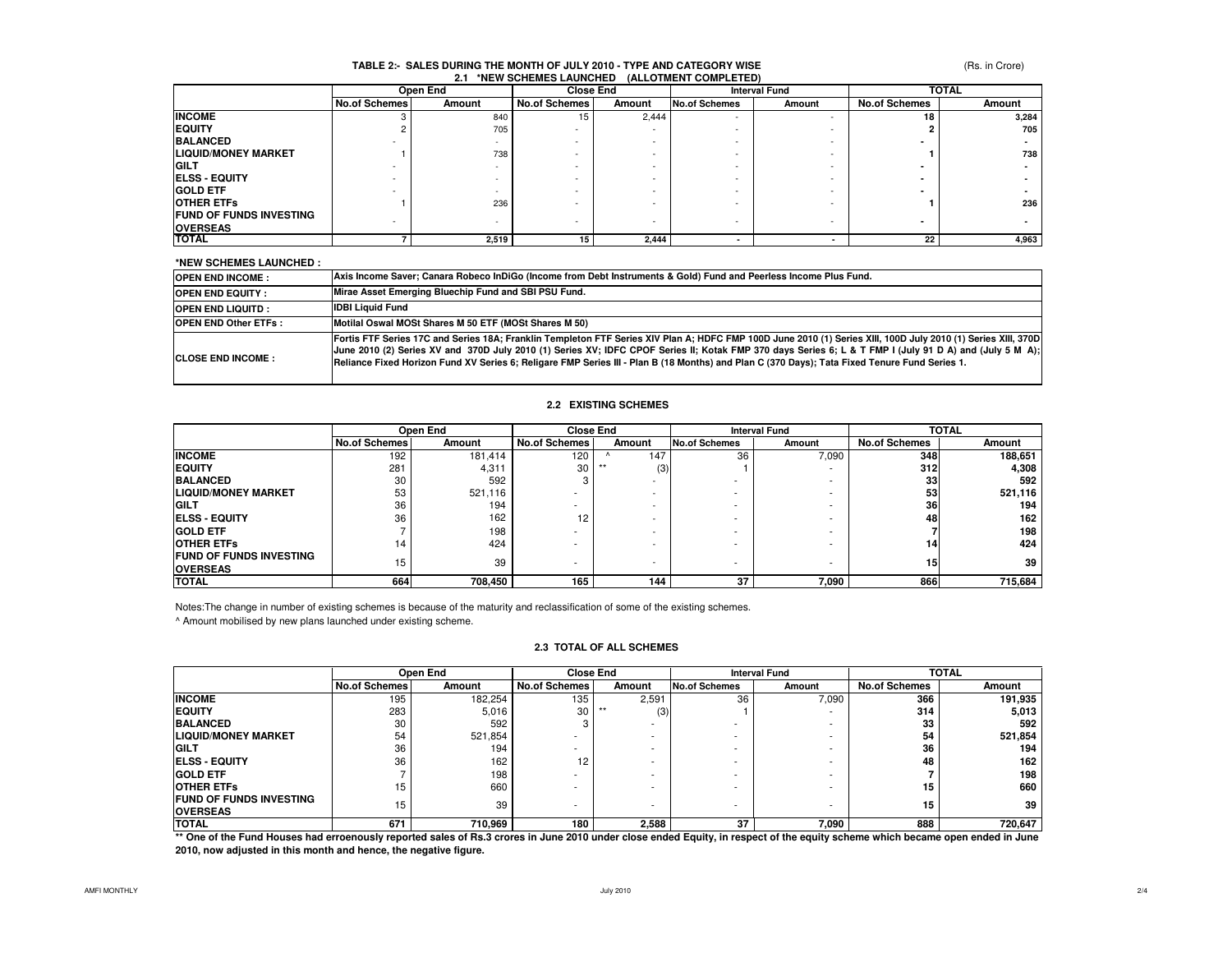### **Table 3:-**

## **REDEMPTIONS / REPURCHASES DURING THE MONTH OF JULY 2010**

|                                                   |          |                          | <b>CATEGORY &amp; TYPE WISE</b> |              | (Rs. in Crore)                                |                                                                                      |                                                                                  |
|---------------------------------------------------|----------|--------------------------|---------------------------------|--------------|-----------------------------------------------|--------------------------------------------------------------------------------------|----------------------------------------------------------------------------------|
|                                                   | Open End | <b>Close End</b>         | <b>Interval Fund</b>            | <b>TOTAL</b> | Net Inflow /<br>(Outflow)<br>For<br>the Month | Net Inflow /<br>(Outflow)<br>For the I<br><b>Year to Date</b><br><b>Current Year</b> | Net Inflow /<br>(Outflow) For the<br><b>Year to Date</b><br><b>Previous Year</b> |
| <b>INCOME</b>                                     | 188,691  | 894                      | 1,875                           | 191,460      | 475                                           | 8,810                                                                                | 175,912                                                                          |
| <b>EQUITY</b>                                     | 7,741    | 641                      | 31                              | 8,413        | (3,400)                                       | (4, 723)                                                                             | 7,432                                                                            |
| <b>BALANCED</b>                                   | 632      |                          |                                 | 635          | (43)                                          | 55                                                                                   | 10                                                                               |
| <b>LIQUID/MONEY MARKET</b>                        | 487,551  | -                        |                                 | 487,551      | 34,303                                        | 31,273                                                                               | 43,028                                                                           |
| GILT                                              | 154      | -                        |                                 | 154          | 40                                            | (237)                                                                                | (2, 273)                                                                         |
| <b>ELSS - EQUITY</b>                              | 273      | 28                       |                                 | 301          | (139)                                         | (340)                                                                                | 117                                                                              |
| <b>GOLD ETFs</b>                                  | 43       |                          |                                 | 43           | 155                                           | 260                                                                                  | 176                                                                              |
| <b>OTHER ETFS</b>                                 | 285      |                          |                                 | 285          | 375                                           | 519                                                                                  | 18                                                                               |
| <b>FUND OF FUNDS</b><br><b>INVESTING OVERSEAS</b> | 151      | $\overline{\phantom{a}}$ |                                 | 151          | (112)                                         | (416)                                                                                | (338)                                                                            |
| <b>TOTAL</b>                                      | 685,521  | 566, ا                   | 1,906                           | 688,993      | 31,654                                        | 35,201                                                                               | 224,082                                                                          |

**Table 4:-**

### **ASSETS UNDER MANAGEMENT AS ON JULY 31, 2010**

|                                                   | (Rs. in Crore) |                  |                      |              |            |
|---------------------------------------------------|----------------|------------------|----------------------|--------------|------------|
|                                                   | Open End       | <b>Close End</b> | <b>Interval Fund</b> | <b>TOTAL</b> | % to Total |
| <b>INCOME</b>                                     | 271.063        | 38.687           | 22.199               | 331,949      | 50         |
| <b>EQUITY</b>                                     | 162,613        | 15,827           | 52                   | 178,492      | 27         |
| <b>BALANCED</b>                                   | 16.804         | 1.460            | -                    | 18.264       |            |
| LIQUID/MONEY MARKET                               | 105,333        |                  | ٠                    | 105,333      | 16         |
| <b>IGILT</b>                                      | 3,259          |                  | ٠                    | 3.259        | @          |
| <b>IELSS - EQUITY</b>                             | 22.096         | 3.161            | -                    | 25,257       |            |
| <b>GOLD ETF</b>                                   | 1.972          |                  | -                    | 1,972        | @          |
| <b>OTHER ETFS</b>                                 | 1,532          |                  | -                    | 1,532        | @          |
| <b>FUND OF FUNDS</b><br><b>INVESTING OVERSEAS</b> | 2,547          |                  | -                    | 2.547        | @          |
| <b>TOTAL</b><br>$\sim$ $\sim$ $\sim$ $\sim$       | 587,219        | 59,135           | 22,251               | 668,605      | 100        |

**@ Less than 1 %.**

### Table 5:- DATA ON FUND OF FUNDS (DOMESTIC) - JULY 2010 (Rs. In Crore)

|                      | No. of<br><b>Schemes</b> | <b>Sales</b> | Redemption | Assets under<br>Management as on<br>July 31, 2010 |
|----------------------|--------------------------|--------------|------------|---------------------------------------------------|
| <b>Fund of Funds</b> | 25 <sub>l</sub>          | 148          | 66         | 1,920                                             |

### **Notes :**

1. Fund of Funds is a scheme wherein the assets are invested in the existing schemes of mutual funds and hence, the figures indicated herein are included in tables 1 to 4 and 6. Data on fund of funds is given for information only.